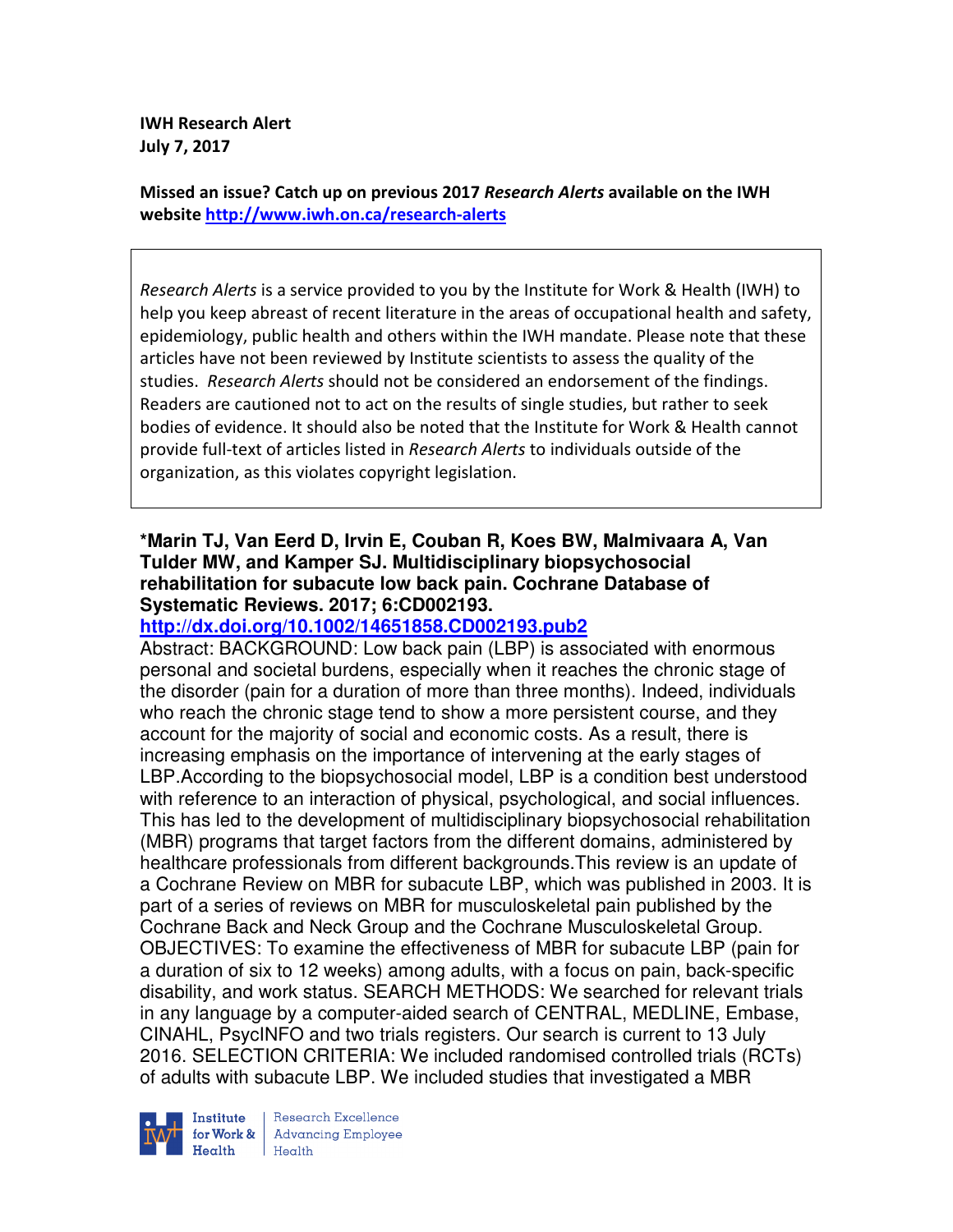program compared to any type of control intervention. We defined MBR as an intervention that included a physical component (e.g. pharmacological, physical therapy) in combination with either a psychological, social, or occupational component (or any combination of these). We also required involvement of healthcare professionals from at least two different clinical backgrounds with appropriate training to deliver the component for which they were responsible. DATA COLLECTION AND ANALYSIS: We used standard methodological procedures expected by Cochrane. In particular, the data extraction and 'risk of bias' assessment were conducted by two people, independently. We used the Cochrane tool to assess risk of bias and the GRADE approach to assess the overall quality of the evidence for each outcome. MAIN RESULTS: We included a total of nine RCTs (981 participants) in this review. Five studies were conducted in Europe and four in North America. Sample sizes ranged from 33 to 351. The mean age across trials ranged between 32.0 and 43.7 years.All included studies were judged as having high risk of performance bias and high risk of detection bias due to lack of blinding, and four of the nine studies suffered from at least one additional source of possible bias.In MBR compared to usual care for subacute LBP, individuals receiving MBR had less pain (four studies with 336 participants; SMD -0.46, 95% CI -0.70 to -0.21, moderate-quality of evidence due to risk of bias) and less disability (three studies with 240 participants; SMD - 0.44, 95% CI -0.87 to -0.01, low-quality of evidence due to risk of bias and inconsistency), as well as increased likelihood of return-to-work (three studies with 170 participants; OR 3.19, 95% CI 1.46 to 6.98, very low-quality of evidence due to serious risk of bias and imprecision) and fewer sick leave days (two studies with 210 participants; SMD -0.38 95% CI -0.66 to -0.10, low-quality of evidence due to risk of bias and imprecision) at 12-month follow-up. The effect sizes for pain and disability were low in terms of clinical meaningfulness, whereas effects for work-related outcomes were in the moderate range.However, when comparing MBR to other treatments (i.e. brief intervention with features from a light mobilization program and a graded activity program, functional restoration, brief clinical intervention including education and advice on exercise, and psychological counselling), we found no differences between the groups in terms of pain (two studies with 336 participants; SMD -0.14, 95% CI -0.36 to 0.07, low-quality evidence due to imprecision and risk of bias), functional disability (two studies with 345 participants; SMD -0.03, 95% CI -0.24 to 0.18, low-quality evidence due to imprecision and risk of bias), and time away from work (two studies with 158 participants; SMD -0.25 95% CI -0.98 to 0.47, very low-quality evidence due to serious imprecision, inconsistency and risk of bias). Return-to-work was not reported in any of the studies.Although we looked for adverse events in both comparisons, none of the included studies reported this outcome. AUTHORS' CONCLUSIONS: On average, people with subacute LBP who receive MBR will do better than if they receive usual care, but it is not clear whether they do better than people who receive some other type of treatment. However, the available research provides mainly low to very low-quality

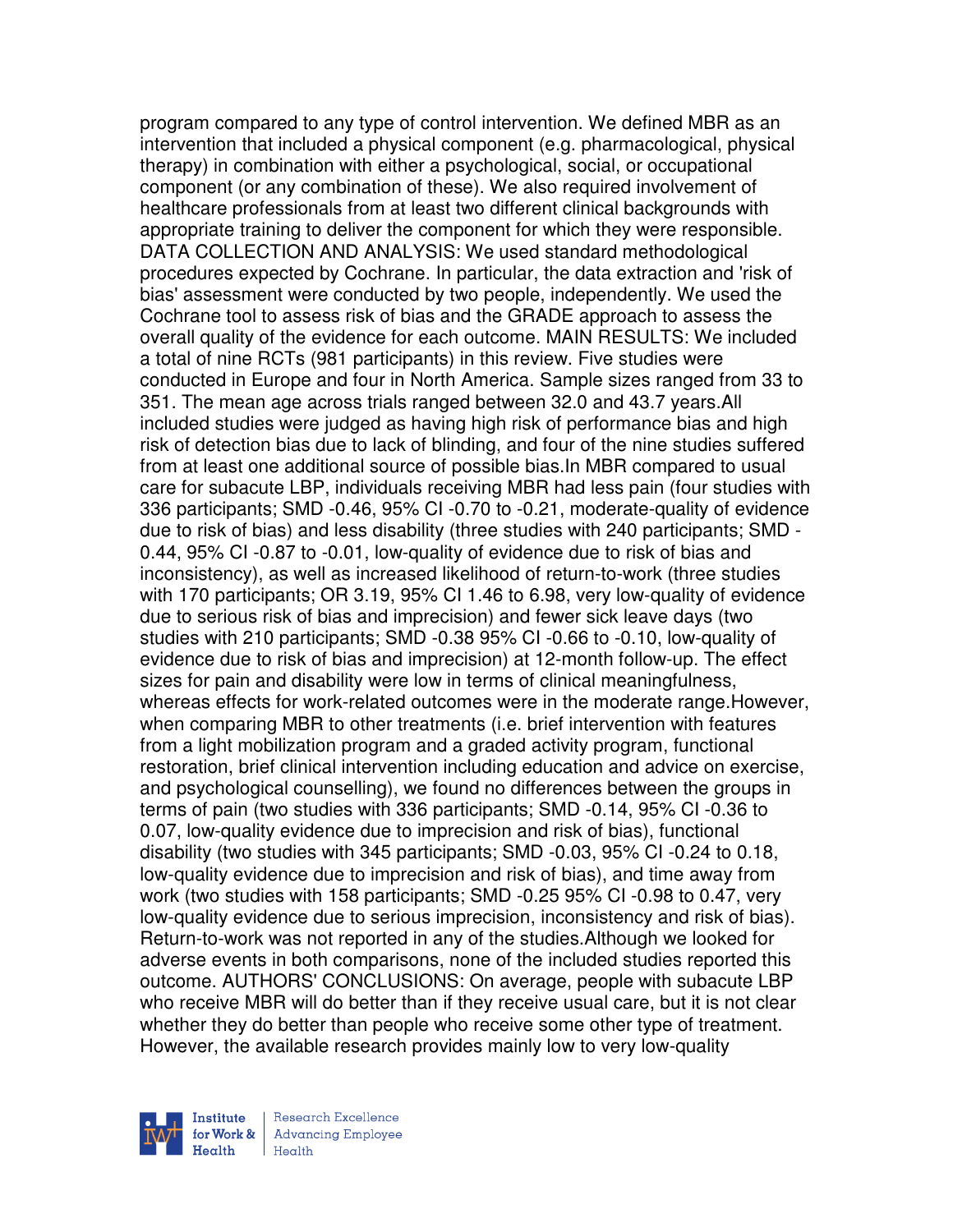evidence, thus additional high-quality trials are needed before we can describe the value of MBP for clinical practice

# **Awang H, Tan LY, Mansor N, Tongkumchum P, and Eso M. Factors related to successful return to work following multidisciplinary rehabilitation. Journal of Rehabilitation Medicine. 2017; 49(6):520-525.**

**http://dx.doi.org/10.2340/16501977-2233 [open access]** Abstract: OBJECTIVE: To examine factors associated with successful return to work among participants in a Social Security Organisation Return To Work programme. METHODS: Secondary data for 9,850 participants were obtained from the Social Security Organisation Return To Work database. The dependent variable was the Return To Work programme outcome, successful return to employment (same employer or different employer) or unsuccessful return. Logistic regression analysis with weighted sum contrasts was performed to assess the odds ratios with 95% confidence interval (95% CI) for successful return to employment across the various subgroups of participants. RESULTS: Overall, 65.5% of participants successfully returned to employment, either with their former employers or with new employers. Successful return to employment was found to be significantly higher than the overall proportion among those participants who had had commuting accidents, followed by those who had had workplace accidents. Successful return to employment was also associated with injuries of the upper and lower limbs, employers who were interested in hiring disabled workers, motivation to participate in the programme, an intervention period of 3 months or less, age 29 years or younger, and male participants. CONCLUSION: A structured multidisciplinary intervention programme provides a positive outcome in terms of returning to work. Related factors have various impacts on successful return to work

#### **Borjan M and Lumia M. Evaluation of a state based syndromic surveillance system for the classification and capture of non-fatal occupational injuries and illnesses in New Jersey. American Journal of Industrial Medicine. 2017; 60(7):621-626.**

## **http://dx.doi.org/10.1002/ajim.22734**

Abstract: BACKGROUND: This preliminary study evaluates a real-time syndromic surveillance system to track occupationally-related emergency room visits throughout New Jersey. METHODS: Emergency Department (ED) chief complaint fields were evaluated from 79 of 80 hospitals in NJ in 2014, using work-related keywords and ICD-9 E-codes, to determine its ability to capture non-fatal work-related injuries. Sensitivity analysis and descriptive statistics, were used to evaluate and summarize the occupational injuries identified. RESULTS: Overall, 11 919 (0.3%) possible work-related ED visits were identified from all ED visits. Events with the greatest number of ED visits were slips, trips, and falls (1679, 14%). Nature of injury included cuts, lacerations (1041, 9%). The part of the body most affected was the back (1414, 12%). This work-related classifier achieved a sensitivity of 5.4%, a specificity of 99.8%, and a PPV of 2.8%.

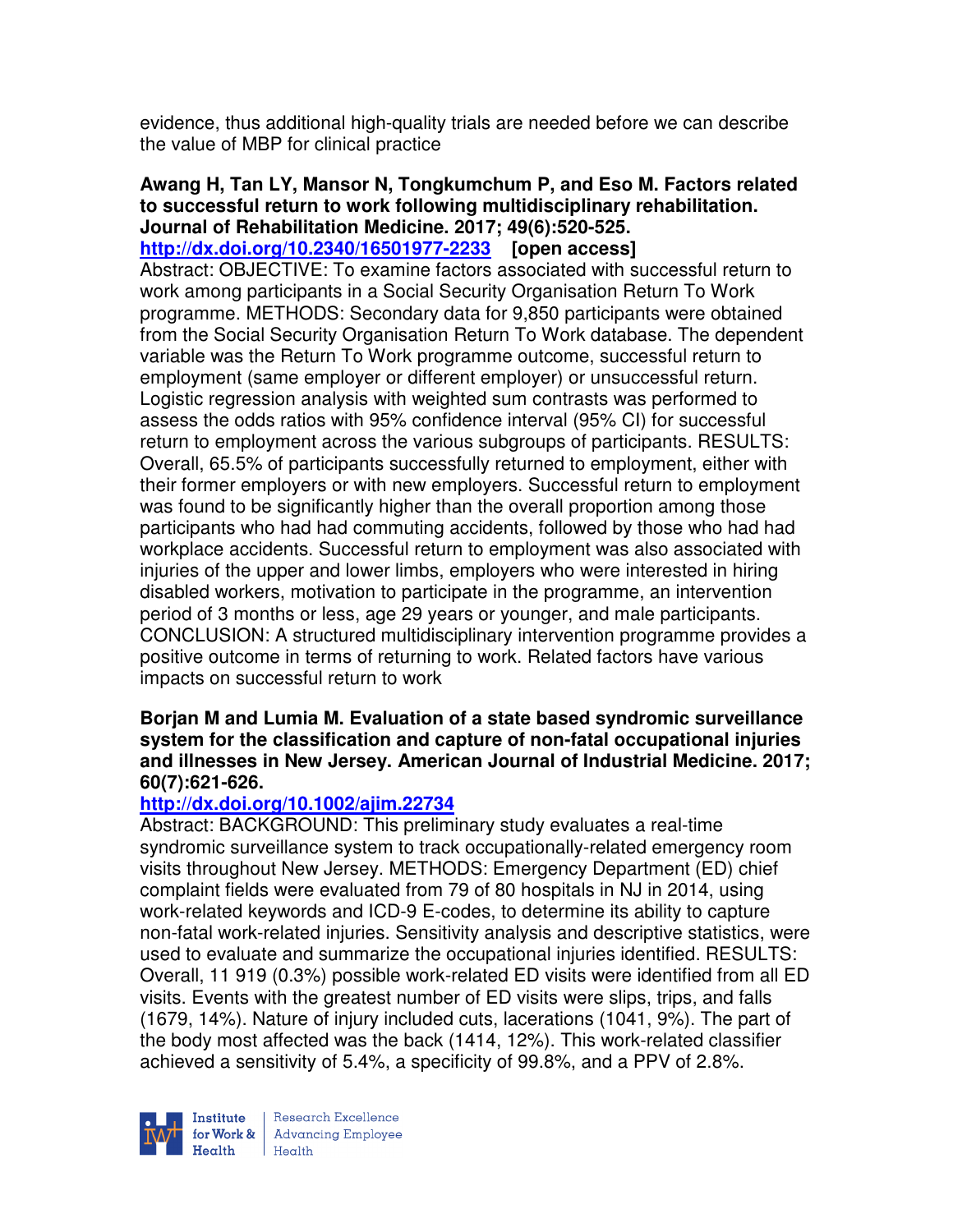CONCLUSIONS: This evaluation demonstrated that the syndromic surveillance reporting system can yield real-time knowledge of work-related injuries

#### **Danquah IH, Kloster S, Holtermann A, Aadahl M, and Tolstrup JS. Effects on musculoskeletal pain from "Take a Stand!" - a cluster-randomized controlled trial reducing sitting time among office workers. Scandinavian Journal of Work, Environment & Health. 2017; 43(4):350-357. http://dx.doi.org/10.5271/sjweh.3639**

Abstract: Objectives Prolonged sitting at work has been found to increase risk for musculoskeletal pain. The office-based intervention "Take a Stand!" was effective in reducing sitting time at work. We aimed to study the effect of the intervention on a secondary outcome: musculoskeletal pain. Methods Take a Stand! included 19 offices (317 workers) at four workplaces cluster randomized to intervention or control. The multicomponent intervention lasted three months and included management support, environmental changes, and local adaptation. Control participants behaved as usual. Musculoskeletal pain was measured by self-report questionnaire assessing pain in neck-shoulders, back and extremities in three categories at baseline, and one and three months followup. Results At one month, there was no difference in odds ratio (OR) for pain in neck-shoulders between the two groups. However, after three months, the OR was 0.52 [95% confidence interval (95% CI) 0.30-0.92] for pain in neck-shoulders in the intervention compared to the control group. No differences were found between the intervention and control group for pain in back and extremities over the three months. For total pain score a slight reduction was found in the intervention compared to the control group at one and three months [-0.13 (95% CI -0.23- -0.03) and -0.17 (95% CI -0.32- -0.01)]. Conclusions The secondary analyses showed that the office-based intervention Take a Stand! reduced neckshoulder pain after three months and total pain score after one and three months among office workers, but not neck-shoulder pain after one month or pain in the back and extremities

### **Gocer O, Gocer K, Karahan E, and Ilhan IO. Exploring mobility & workplace choice in a flexible office through post-occupancy evaluation. Ergonomics. 2017; 1-40.**

#### **http://dx.doi.org/10.1080/00140139.2017.1349937**

Abstract: Developments in information and communication systems, organizational structure, and the nature of work have contributed to the restructuring of work environments. In these new types of work environments, employees do not have assigned workplaces. This arrangement helps organizations to minimize rent costs and increase employee interaction and knowledge exchange through mobility. This post-occupancy evaluation (POE) study focuses on a flexible office in a Gold LEED (Leadership in Energy and Environmental Design)-certified building in Istanbul. An integrated qualitative and quantitative POE technique with occupancy tracking via barcode scanning and instant surveying has been introduced. Using this unique approach, we examined

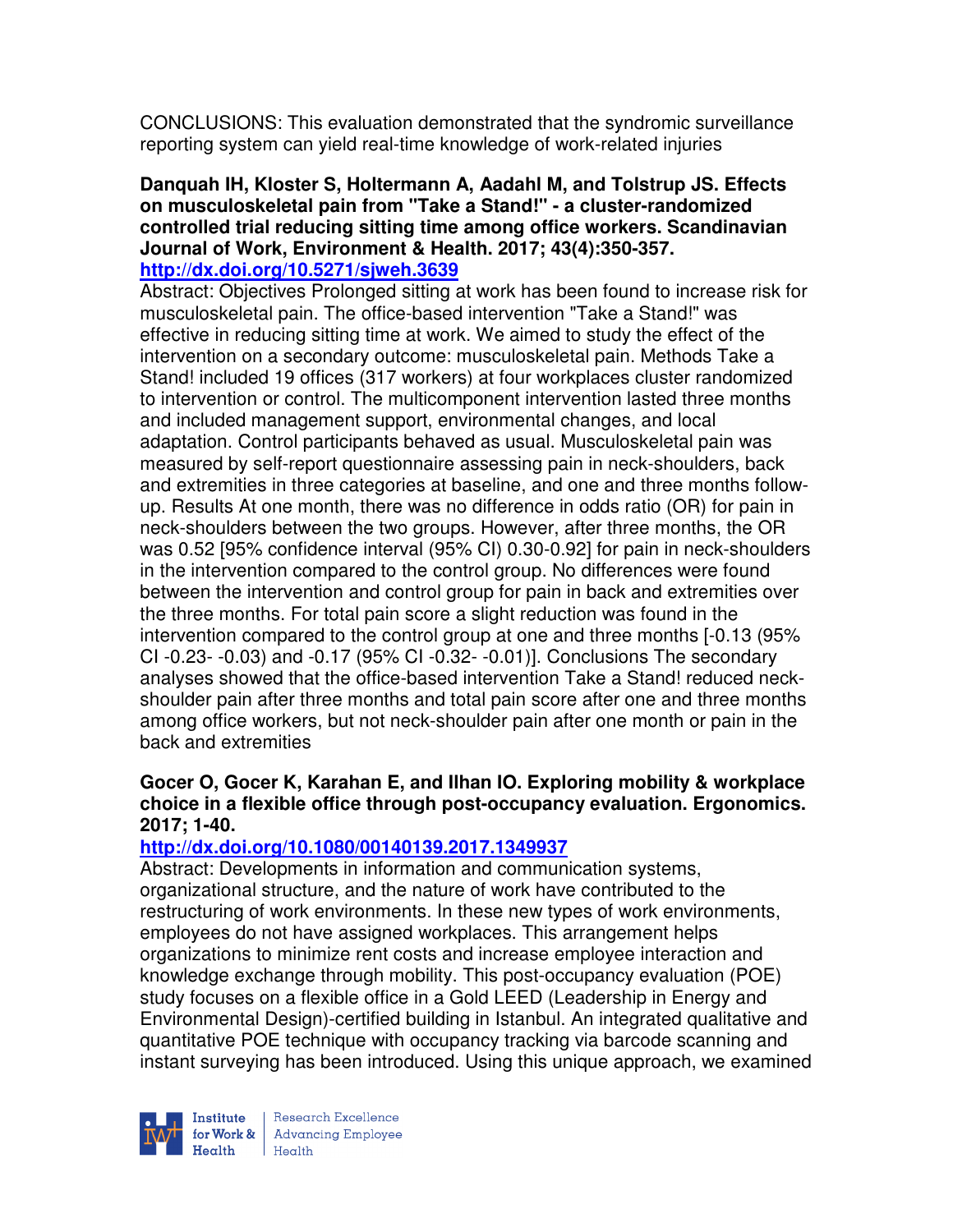the directives/drivers in workplace choice and mobility from different perspectives. The aggregated data was used to discern work-related consequences such as flexibility, workplace choice, work and indoor environment satisfaction, place attachment, and identity. The results show that employees who have a conventional working culture develop a new working style: "fixedflexible working." Practitioner Summary This paper introduces a new POE approach for flexible offices based on occupancy tracking through barcode scanning to explore workplace choice and mobility. More than half (52.1%) of the participants have tended to choose the same desk every day. However, the satisfaction level of the "mobile" employees was higher than that of the "fixed flexible" employees

**van Hoeven L, Boonen AERC, Hazes JMW, and Weel AEAM. Work outcome in yet undiagnosed patients with non-radiographic axial spondyloarthritis and ankylosing spondylitis; results of a cross-sectional study among patients with chronic low back pain. Arthritis Research & Therapy. 2017; 19(1):143.** 

**http://dx.doi.org/10.1186/s13075-017-1333-x [open access]** Abstract: BACKGROUND: To understand the impact of yet undiagnosed nonradiographic axial spondyloarthritis (nr-axSpA) and ankylosing spondylitis (AS) on work outcomes in a cohort of patients with long-lasting chronic low back pain (CLBP). METHODS: Data were used from a primary care CLBP cohort that was established to understand the prevalence of nr-axSpA and AS. Clinical characteristics comprised measures of back pain (visual analogue scale), inflammation (C-reactive protein) and physical functioning (Roland Morris Disability Questionnaire (RMDQ)). Worker outcomes comprised a question on employment and the Work Productivity and Activity Impairment (WPAI) questionnaire, distinguishing absenteeism, presenteeism, and overall work impairment in those employed and activity impairment in all patients. For each disease subgroup, employment ratio compared to the general population was assessed by indirect standardization. Factors associated with work productivity were explored by zero inflated negative binomial (ZINB) regression models. RESULTS: Patients with CLBP (n = 579) were included (41% male, mean age 36 years), of whom 71 (12%) were identified as having nr-axSpA and 24 (4%) as having AS. The standardized employment ratios were 0.89 (95% CI 0.84-0.94), 0.97 (95% CI 0.85-1.09) and 0.81 (95% CI 0.56-1.06) for patients with CLBP, nraxSpA and AS, respectively. Scores for the WPAI subdomains were not significantly different between patients with CLBP, nr-axSpA or AS. The ZINB models showed significant associations between visual analog scale (VAS) score for pain and RMDQ and work productivity. CONCLUSION: The impact of yet undiagnosed nr-axSpA and AS on patients' work outcomes was substantial but was not significantly different from those of patients with long-standing CLBP. Variables significantly associated with reduced work productivity were VAS for pain and RMDQ score

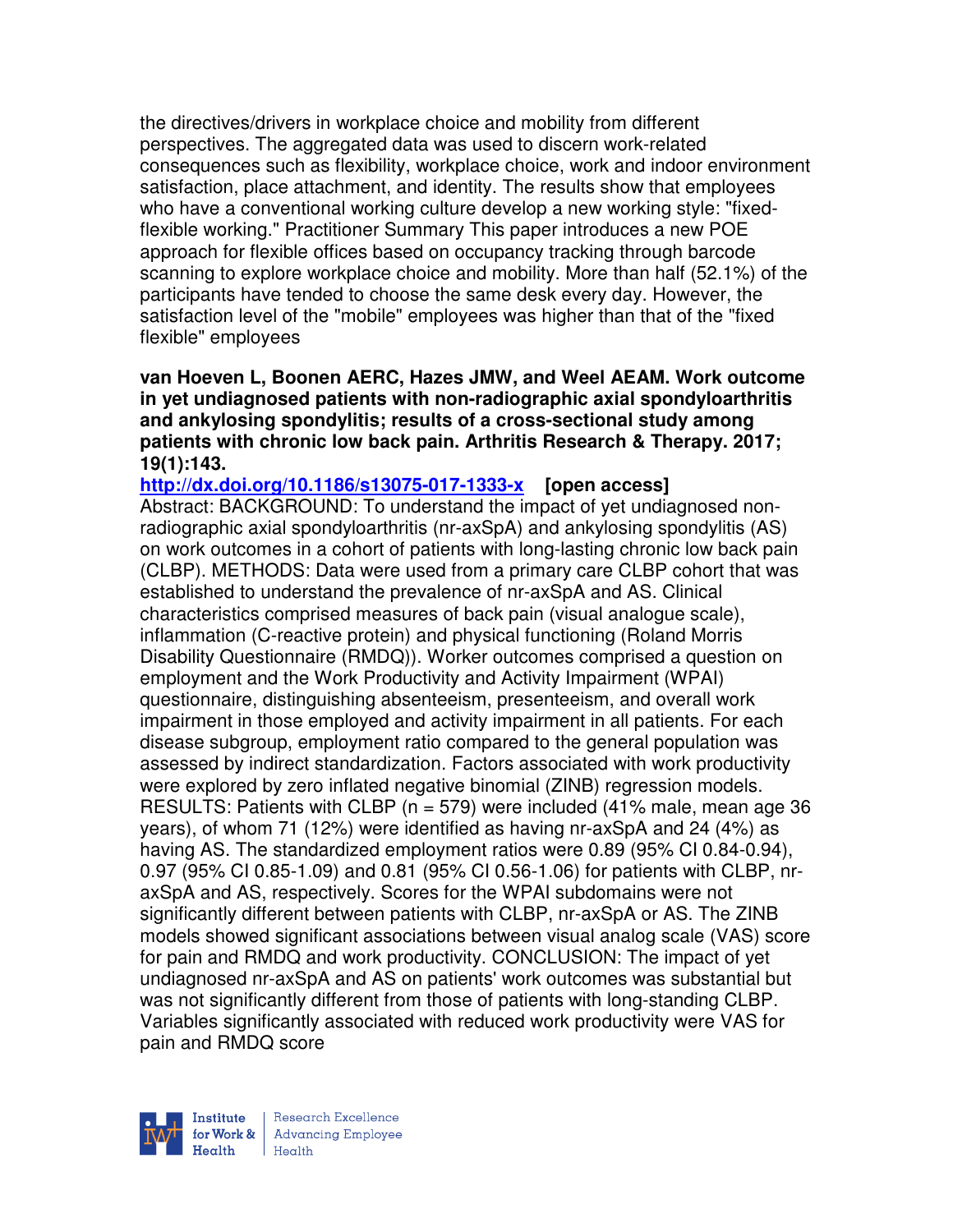**Husabo E, Monstad K, Holmas TH, Oyeflaten I, Werner EL, and Maeland S. Protocol for the effect evaluation of independent medical evaluation after six months sick leave: a randomized controlled trial of independent medical evaluation versus treatment as usual in Norway. BMC Public Health. 2017; 17(1):573.** 

**http://dx.doi.org/10.1186/s12889-017-4469-3 [open access]** Abstract: BACKGROUND: It has been discussed whether the relationship between a patient on sick leave and his/her general practitioner (GP) is too close, as this may hinder the GP's objective evaluation of need for sick leave. Independent medical evaluation involves an independent physician consulting the patient. This could lead to new perspectives on sick leave and how to followup the patient. METHODS/DESIGN: The current study is a randomized controlled trial in a Norwegian primary care context, involving an effect evaluation, a cost/benefit analysis, and a qualitative evaluation. Independent medical evaluation will be compared to treatment as usual, i.e., the physicians' and social insurance agencies' current management of long-term sick-listed patients. Individuals aged 18-65 years, sick listed by their GP and on full or partial sick leave for the past 6 months in Hordaland county will be included. Exclusion criteria are pregnancy, cancer, dementia or an ICD-10 diagnosis. A total sample of 3800 will be randomly assigned to either independent medical evaluation or treatment as usual. Official register data will be used to measure the primary outcome; change in sickness benefits at 7, 9 and 12 months. Sick listed in other counties will serve as a second control group, if appropriate under the "common trend" assumption. DISCUSSION: The Norwegian effect evaluation of independent medical evaluation after 6 months sick leave is a large randomized controlled trial, and the first of its kind, to evaluate this type of intervention as a means of getting people back to work after long-term sickness absence. TRIAL REGISTRATION: ClinicalTrials.gov NCT02524392 . Registered June 23, 2015

### **Malachowski C, Kirsh B, and McEachen E. The sociopolitical context of Canada's national standard for psychological health and safety in the workplace: navigating policy implementation. Healthcare Policy. 2017; 12(4):10-17.**

## **http://dx.doi.org/10.12927/hcpol.2017.25102**

Abstract: In January 2013, Canada introduced the National Standard for Psychological Health and Safety in the Workplace. This paper describes how the standard, which is the first of its kind internationally, came to be the instrument of choice within the current Canadian sociopolitical climate. A key consideration was that the policy tool had to be packaged in a manner that would be accessible and relevant across all workplaces and across all provinces and territories. This paper explores possibilities for future regulation of the standard

**Milner A, Maheen H, Currier D, and LaMontagne AD. Male suicide among construction workers in Australia: a qualitative analysis of the major** 



Research Excellence  $Heath$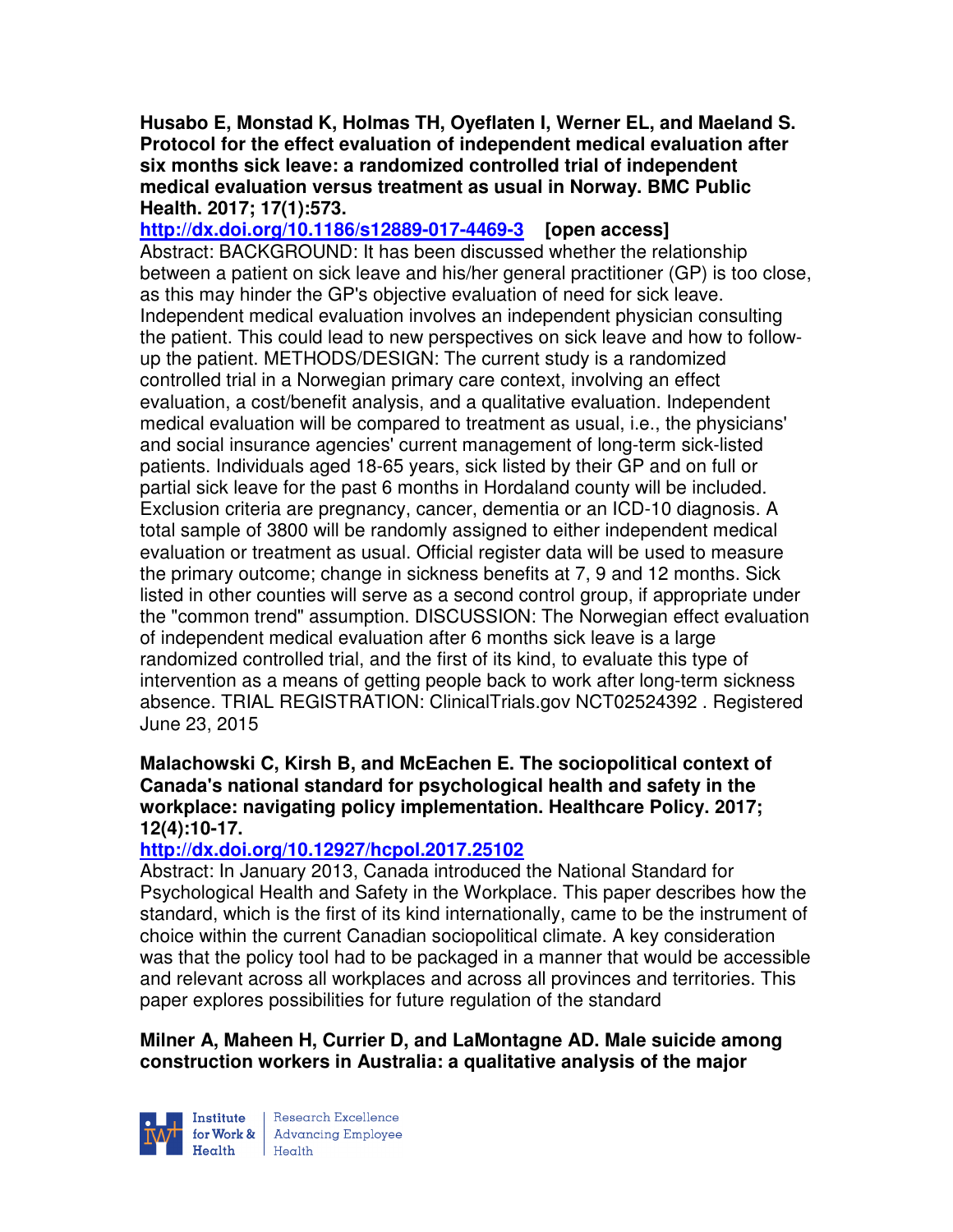### **stressors precipitating death. BMC Public Health. 2017; 17(1):584. http://dx.doi.org/10.1186/s12889-017-4500-8 [open access]**

Abstract: BACKGROUND: Suicide rates among those employed in maledominated professions such as construction are elevated compared to other occupational groups. Thus far, past research has been mainly quantitative and has been unable to identify the complex range of risk and protective factors that surround these suicides. METHODS: We used a national coronial database to qualitatively study work and non-work related influences on male suicide occurring in construction workers in Australia. We randomly selected 34 cases according to specific sampling framework. Thematic analysis was used to develop a coding structure on the basis of pre-existing theories in job stress research. RESULTS: The following themes were established on the basis of mutual consensus: mental health issues prior to death, transient working experiences (i.e., the inability to obtain steady employment), workplace injury and chronic illness, work colleagues as a source of social support, financial and legal problems, relationship breakdown and child custody issues, and substance abuse. CONCLUSION: Work and non-work factors were often interrelated pressures prior to death. Suicide prevention for construction workers needs to take a systematic approach, addressing work-level factors as well as helping those at-risk of suicide

### **Oldfield M, MacEachen E, MacNeill M, and Kirsh B. 'You want to show you're a valuable employee': a critical discourse analysis of multiperspective portrayals of employed women with fibromyalgia. Chronic Illness. 2017; [epub ahead of print].**

## **http://dx.doi.org/10.1177/1742395317714034**

Abstract: Background Advice on fibromyalgia, a chronic illness primarily affecting women, often presents it as incompatible with work and rarely covers how to remain employed. Yet many women do. Objectives We aimed to understand how these women, their family members, and workmates portrayed employees with fibromyalgia, and how these portrayals helped women retain employment. Methods We interviewed 22 participants, comprising five triads and three dyads of people who knew each other. Using the methodology of critical discourse analysis, we analysed the interview data within and across the triads/dyads through coding, narrative summaries, and relational mapping. Results Participants reported stereotypes that employees with fibromyalgia are lazy, malingering, and less productive than healthy workers. Countering these assumptions, participants portrayed the women as normal, valuable employees who did not 'give in' to their illness. The portrayals drew on two discourses, normalcy and mind-controlling-the-body, and a related narrative, overcoming disability. We propose that participants' portrayals helped women manage their identities in competitive workplaces and thereby remain employed. Discussion Our findings augment the very sparse literature on employment with fibromyalgia. Using a new approach, critical discourse analysis, we expand on known job-

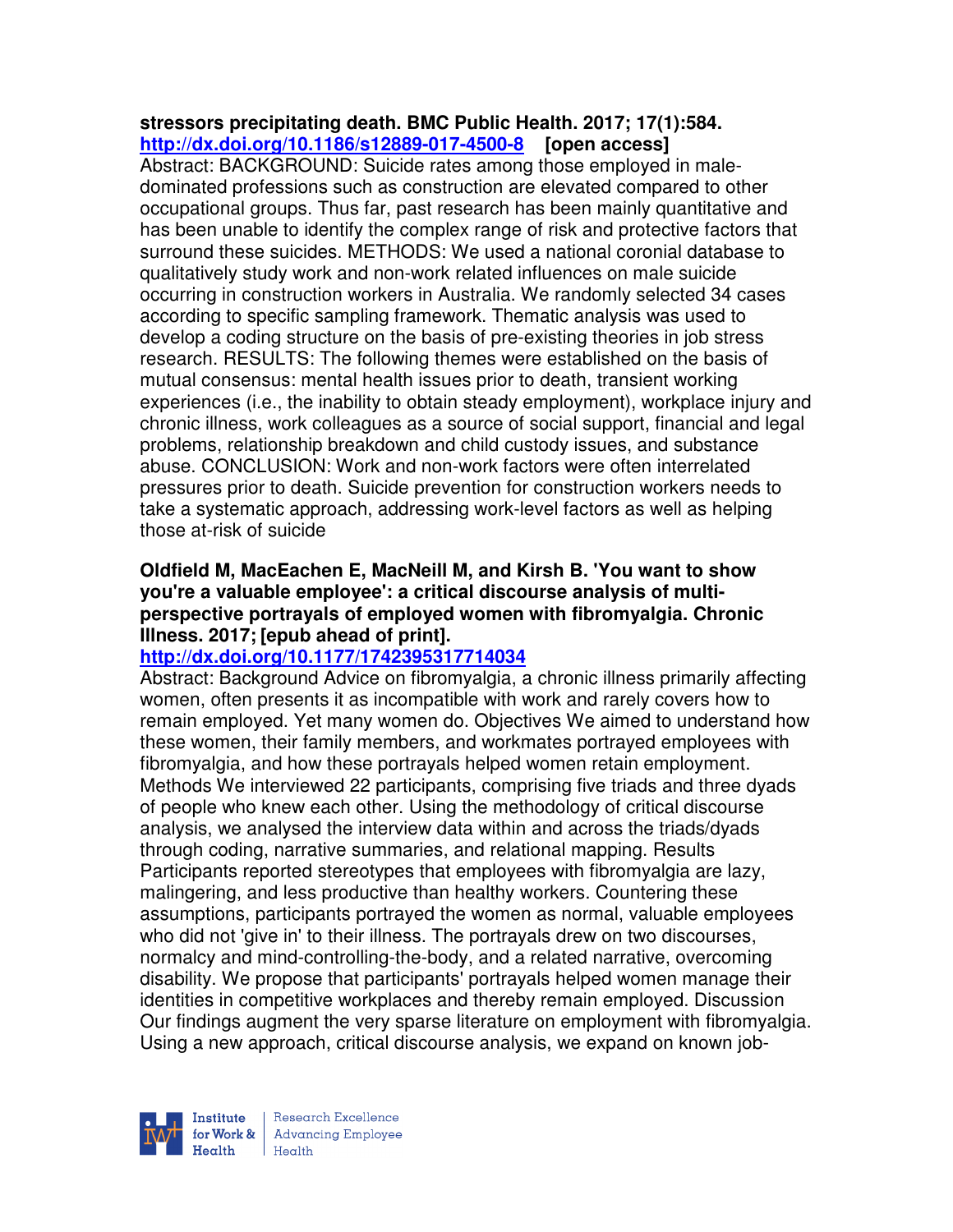retention strategies and add the perspectives of two key stakeholders: family members and workmates

#### **Pek S, Turner N, Tucker S, Kelloway EK, and Morrish J. Injunctive safety norms, young worker risk-taking behaviors, and workplace injuries. Accident Analysis and Prevention. 2017; 106:202-210. http://dx.doi.org/10.1016/j.aap.2017.06.007**

Abstract: Injunctive safety norms (ISNs) refer to perceptions of others' expectations of one's safety-related conduct. Drawing on a sample of Canadian young workers (n=11,986;M age=17.90years; 55% males), we study the relationships among four sources of non-work-related (i.e., parents, siblings, friends, teachers), two sources of work-related (i.e., supervisors, co-workers) ISNs, young workers' self-reported work-related risk-taking behaviors, and workplace injuries. Structural equation modeling suggests that ISNs from parents, supervisors, and co-workers were related to less frequent work-related risk-taking behaviors, and with fewer workplace injuries via less frequent workrelated risk-taking behaviors. In addition, ISNs from supervisors were directly associated with fewer workplace injuries. In contrast, ISNs from teachers and siblings were not associated with work-related risk-taking behaviors, but ISNs from siblings were associated with fewer work injuries. Finally, ISNs from friends were associated with more frequent work-related risk-taking and more frequent work injuries via more frequent work-related risk-taking. This study draws attention to the relative roles of non-work sources of social influence and provides some evidence of how ISNs might be related to young workers' workrelated risk-taking behaviors and their workplace injuries. It also contributes to practice by suggesting specific interventions that parents, supervisors, and coworkers could undertake to reduce young workers' work-related risk-taking and workplace injuries, namely encouraging youth to be safe at work

#### **Pussegoda K, Turner L, Garritty C, Mayhew A, Skidmore B, Stevens A, Boutron I, Sarkis-Onofre R, Bjerre LM, Hrobjartsson A, Altman DG, and Moher D. Identifying approaches for assessing methodological and reporting quality of systematic reviews: a descriptive study. Systematic Reviews. 2017; 6(1):117.**

**http://dx.doi.org/10.1186/s13643-017-0507-6 [open access]** Abstract: BACKGROUND: The methodological quality and completeness of reporting of the systematic reviews (SRs) is fundamental to optimal implementation of evidence-based health care and the reduction of research waste. Methods exist to appraise SRs yet little is known about how they are used in SRs or where there are potential gaps in research best-practice guidance materials. The aims of this study are to identify reports assessing the methodological quality (MQ) and/or reporting quality (RQ) of a cohort of SRs and to assess their number, general characteristics, and approaches to 'quality' assessment over time. METHODS: The Cochrane Library, MEDLINE(R), and EMBASE(R) were searched from January 1990 to October 16, 2014, for reports

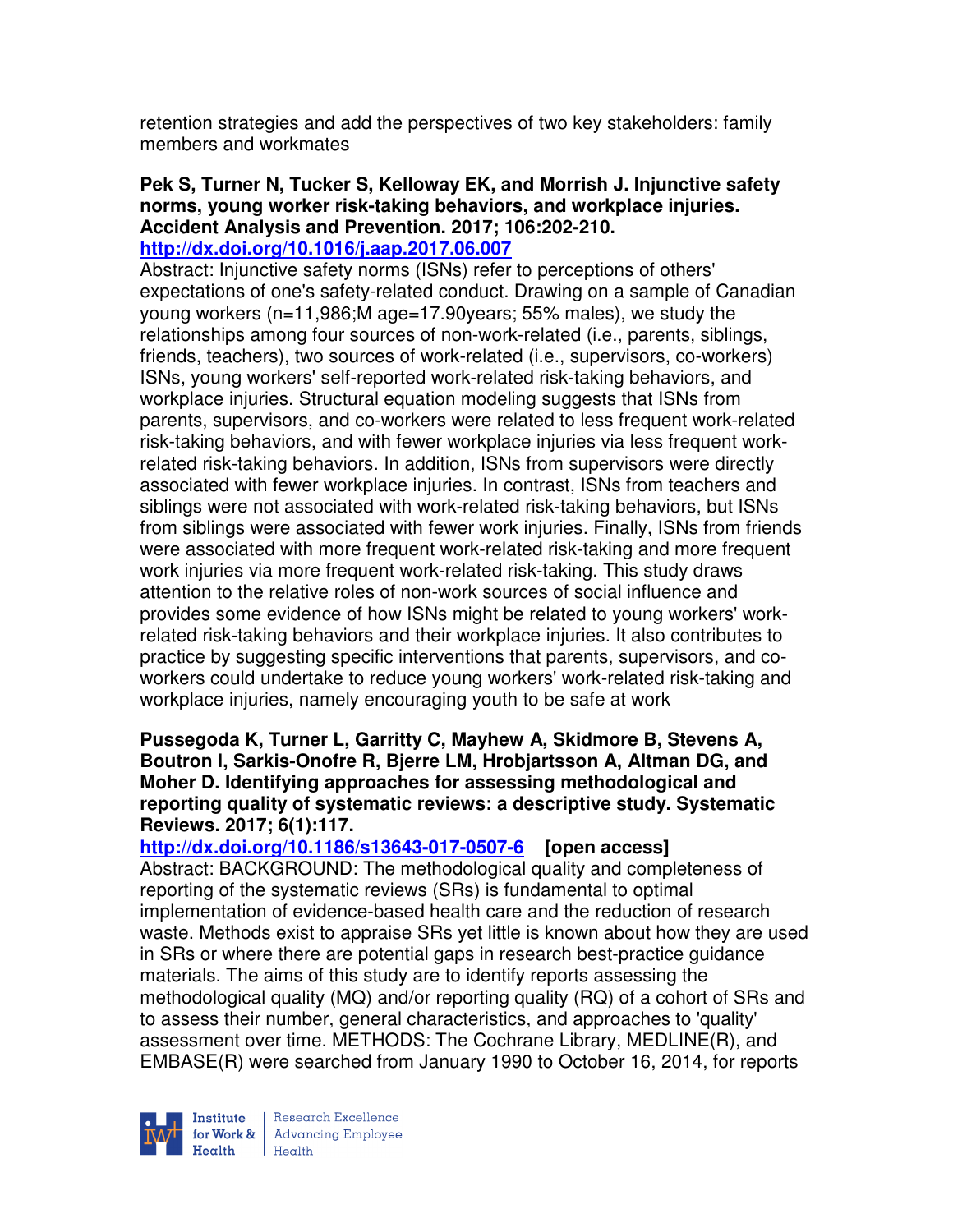assessing MQ and/or RQ of SRs. Title, abstract, and full-text screening of all reports were conducted independently by two reviewers. Reports assessing the MQ and/or RQ of a cohort of ten or more SRs of interventions were included. All results are reported as frequencies and percentages of reports. RESULTS: Of 20,765 unique records retrieved, 1189 of them were reviewed for full-text review, of which 76 reports were included. Eight previously published approaches to assessing MQ or reporting guidelines used as proxy to assess RQ were used in 80% (61/76) of identified reports. These included two reporting guidelines (PRISMA and QUOROM) and five quality assessment tools (AMSTAR, R-AMSTAR, OQAQ, Mulrow, Sacks) and GRADE criteria. The remaining 24% (18/76) of reports developed their own criteria. PRISMA, OQAQ, and AMSTAR were the most commonly used published tools to assess MQ or RQ. In conjunction with other approaches, published tools were used in 29% (22/76) of reports, with 36% (8/22) assessing adherence to both PRISMA and AMSTAR criteria and 26% (6/22) using QUOROM and OQAQ. CONCLUSIONS: The methods used to assess quality of SRs are diverse, and none has become universally accepted. The most commonly used quality assessment tools are AMSTAR, OQAQ, and PRISMA. As new tools and guidelines are developed to improve both the MQ and RQ of SRs, authors of methodological studies are encouraged to put thoughtful consideration into the use of appropriate tools to assess quality and reporting

#### **Rugulies R, Aust B, and Madsen IE. Effort-reward imbalance at work and risk of depressive disorders. A systematic review and meta-analysis of prospective cohort studies. Scandinavian Journal of Work, Environment & Health. 2017; 43(4):294-306.**

#### **http://dx.doi.org/10.5271/sjweh.3632**

Abstract: Objective The aim of this review was to determine whether employees exposed to effort-reward imbalance (ERI) at work have a higher risk of depressive disorders than non-exposed employees. Methods We conducted a systematic review and meta-analysis of published prospective cohort studies examining the association of ERI at baseline with onset of depressive disorders at follow-up. The work was conducted in accordance with the Preferred Reporting Items for Systematic Reviews and Meta-Analyses (PRISMA) statement and a detailed study protocol was registered before literature search commenced (Registration number: CRD42016047581). We obtained a summary estimate for the association of ERI with risk of depressive disorders by pooling the study-specific estimates in a meta-analysis. We further conducted predefined sensitivity analyses. Results We identified eight eligible cohort studies, encompassing 84 963 employees and 2897 (3.4%) new cases of depressive disorders. Seven of the eight studies suggested an increased risk of depressive disorders among employees exposed to ERI. The pooled random-effects estimate was 1.49 [95% confidence interval (95% CI) 1.12-1.80, P<0.001], indicating that ERI predicts risk of depressive disorders. The estimate was robust in sensitivity analyses stratified by study quality, type of ERI ascertainment and

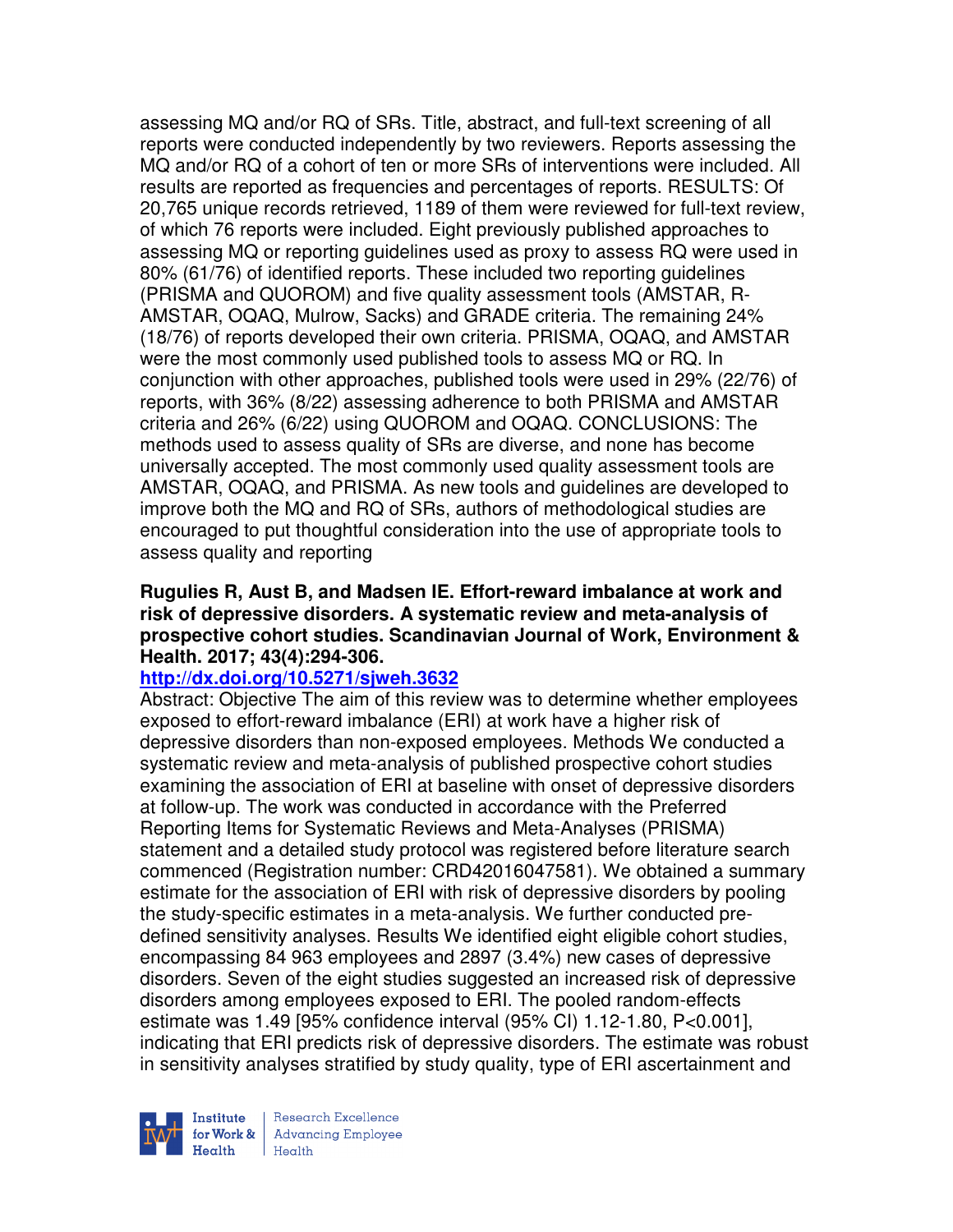type depressive disorder ascertainment, respectively. Conclusions Employees exposed to ERI were at increased risk of depressive disorder. Future studies on ERI and depressive disorders should examine if this association is stronger or weaker when ERI is measured repeatedly during follow-up and with other methods than self-report or when depressive disorders are ascertained with clinical diagnostic interviews

### **Swinton PA, Cooper K, and Hancock E. Workplace interventions to improve sitting posture: a systematic review. Preventive Medicine. 2017; 101:204- 212.**

## **http://dx.doi.org/10.1016/j.ypmed.2017.06.023**

Abstract: PURPOSE: Evaluate the effectiveness of workplace interventions to improve sitting posture of workers that spend long periods of time seated at a visual display terminal. METHODS: A systematic review of randomised controlled trials, non-randomised controlled trials and single-group intervention trials featuring workplace interventions with pre- and follow-up measurements of sitting posture was conducted (registered in PROSPERO, CRD#42015027648). Nine databases were searched for studies available between January 2005 and February 2016. RESULTS: 2519 articles were screened with 12 studies meeting the inclusion criteria. The included studies featured various ergonomic workplace interventions and comprised 4 randomised controlled trial (n=457), 2 nonrandomised controlled trials (n=416) and 6 single-group intervention trials (n=328). Due to clinical and methodological heterogeneity, pooling of data was not completed and a narrative summary of findings was developed using the Grading of Recommendations Assessment Development and Evaluation (GRADE) framework. The evidence for four review outcomes was assessed with medium to large positive improvements obtained for the majority of studies investigating changes to gross sitting posture, whereas mixed findings were obtained for more specific local segment assessments of sitting posture. The overall evidence quality for all review outcomes were identified as either 'low' or 'very low'. CONCLUSION: There is evidence which is limited in quality to indicate that ergonomic workplace interventions can improve gross sitting posture. More high quality research across a range of intervention types is required with longer follow-up durations and more advanced methods to assess sitting posture with greater frequency and less bias

#### **Vedaa O, Morland E, Larsen M, Harris A, Erevik E, Sivertsen B, Bjorvatn B, Waage S, and Pallesen S. Sleep detriments associated with quick returns in rotating shift work: a diary study. Journal of Occupational & Environmental Medicine. 2017; 59(6):522-527.**

## **http://dx.doi.org/10.1097/JOM.0000000000001006**

Abstract: OBJECTIVE: We aimed to compared sleep characteristics associated with quick returns (QRs, <11 hours between shift intervals) with those associated with other common shift transitions. METHODS: Sixty-seven nurses completed a 2-week work and sleep diary (94.0% female, mean age 47.7 years). A multilevel